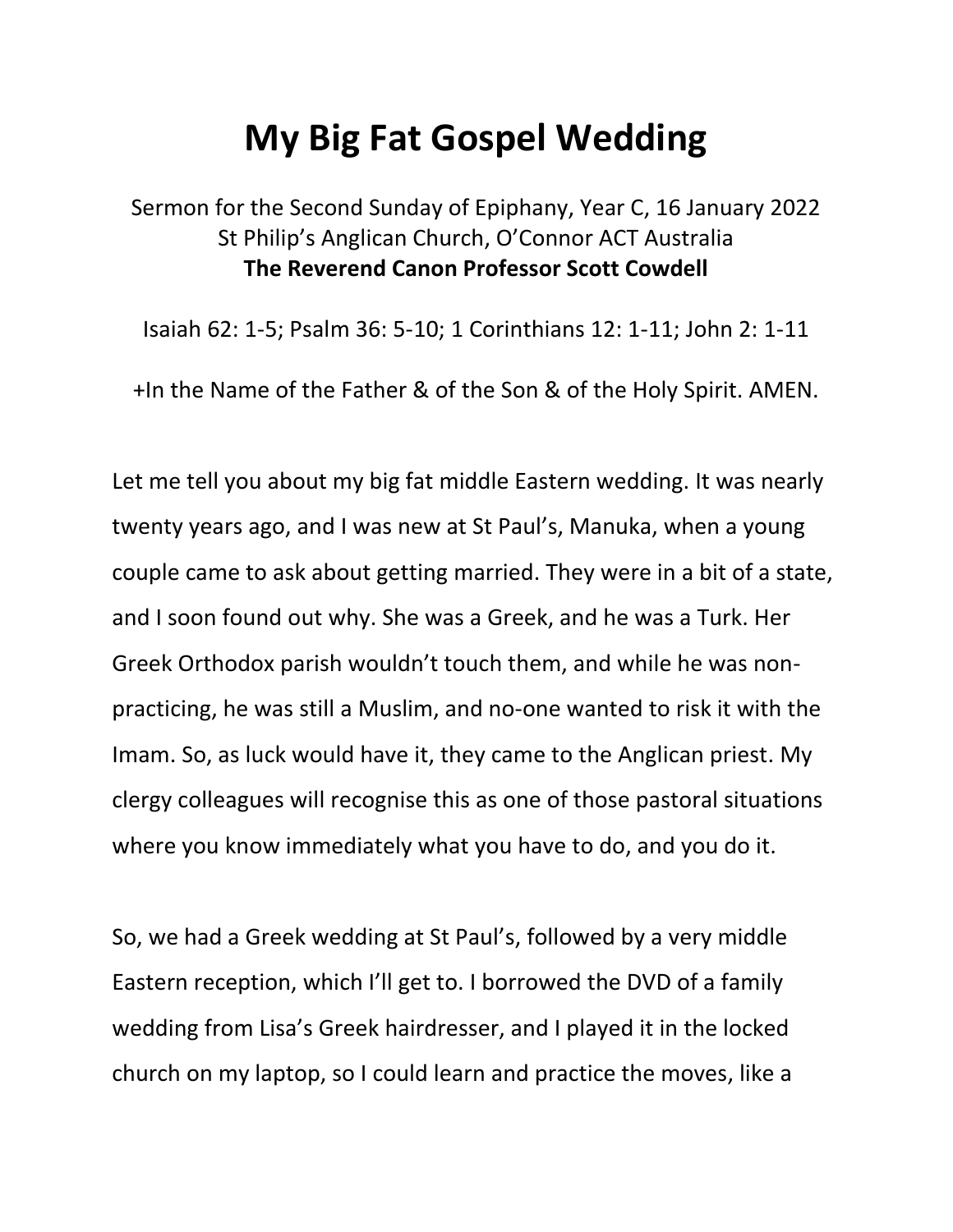proper Greek priest—such as the crowning ceremony, and the threefold walk, where the priest leads the couple around the altar three times by hand, while singing a hymn to the Trinity, solo and unaccompanied. I didn't know any Greek hymns, so I treated them to that Anglican Trinity Sunday favourite, 'Holy, Holy, Holy'. Well, we got through it. The best bit for me was all the old Greek ladies kissing my hand as they left the church—an opportunity I subsequently offered to my own congregation, though with surprisingly few takers.

Anyway, then came the reception, and here's the point of my story. It reminds me of the wedding at Cana: the same sort of big fat community celebration, the same excess of good spirits, the same infectious togetherness, with no sign of today's prudent COVID restrictions, and an unconscionable quantity of wine on offer. The reception started with the parents and grandparents piped in by those horns with the flared mouths that you see snake charmers using, but they sounded more like car horns. And finally, the couple came in, to delirious cheers.

There was great middle Eastern food from the Turkish side—not a rubber chicken in sight—plus there was ouzo and wine from the Greek side. Then came the dancing. And I don't mean old couples shuffling about, or half-tanked tradies shifting from foot to foot in the vicinity of

2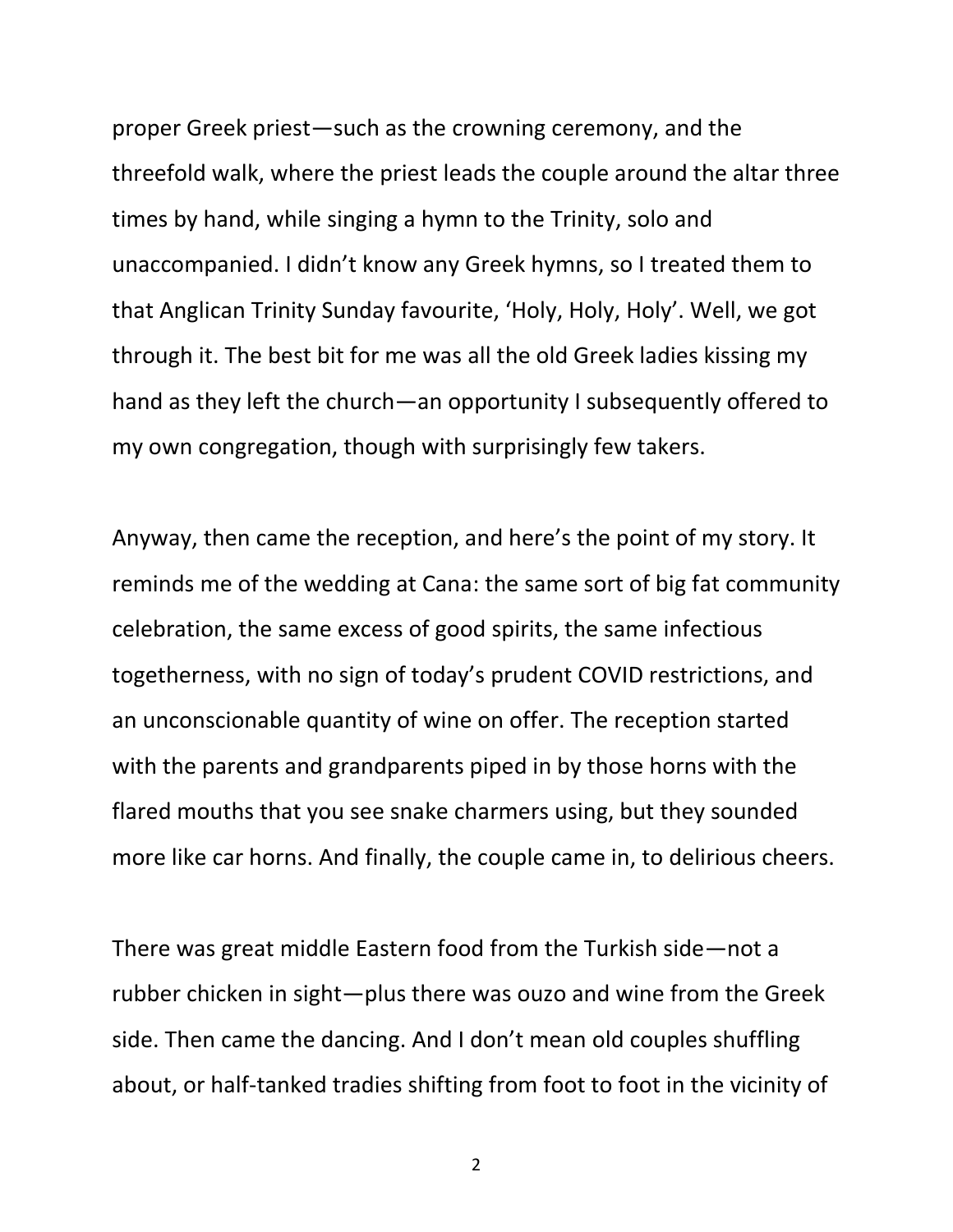their girlfriends. It was Zorba the Greek circle dancing by men, big men, with jackets and ties off, shirts open to the navel, lathered in sweat, everyone laughing, with arms around each-others' shoulders, skipping clockwise, then anti-clockwise, with all the onlookers clapping in time, and there was me in the midst of it—an absolute natural, or so I like to think. A few of the older ladies were saying things like "look at Father having a good time".

Friends, this is what you need to have in mind when you hear today's Epiphany story, today's revelation story, of Jesus at that notorious Cana wedding. The joy of the gospel is what this wedding imagery is meant to evoke, picking up the theme of Isaiah today, of restoration and celebration: let the good times roll; also, the Psalmist's imagery of happy times—of God's guests filled with good things, and with drink from the river of his delights.

It's imagery of sharing a blessed life together, which is what we see also in our 1 Corinthians reading, with its picture of a community blessed with gifts and brought together to celebrate and to share these gifts. But we need to take care about this passage. We typically hear this 1 Corinthians text about spiritual gifts in individualistic terms, because we belong to an individualistic culture and we can't help interpreting the

3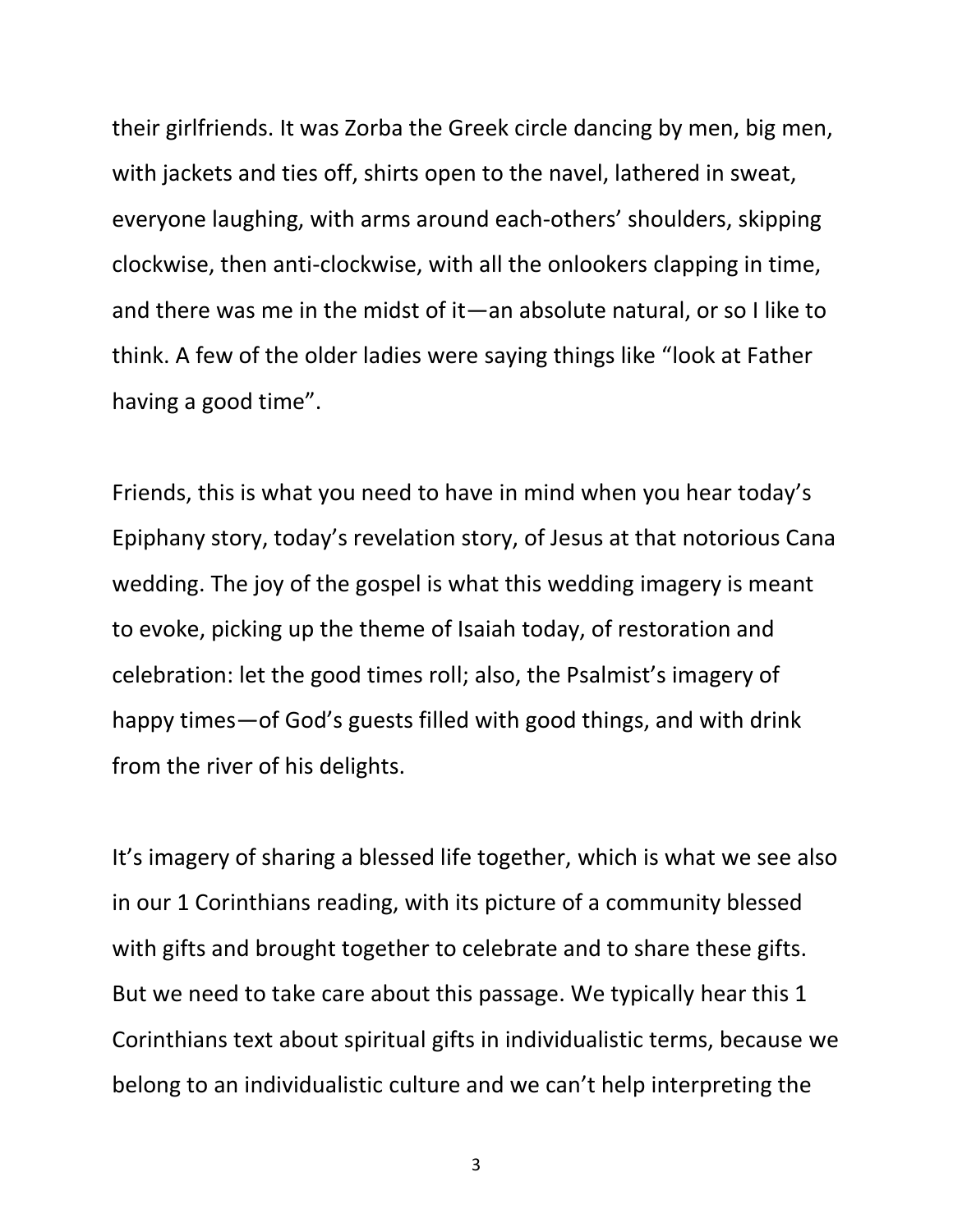bible's message in individualistic terms. We think in terms of our own gifts and talents, our skill set, as if the spiritual life is about compiling a killer CV or acing a job interview. And the Church has well and truly bought into this joyless corporate model. I've actually been asked in Church job interviews, 'what are your gifts for ministry'? I typically say, 'a great complexion'. $1$ 

But Paul's teaching today about gifts in the Church is that they're collective not individual, that they're collaborative not autonomous. These gifts are for the whole community to shape its life and mission. So, the gifted Christian life of 1 Corinthians 12 is more like what talent means for an orchestra or a sports team, which is about more than a line-up of individual talents. Gifted individuals are a good thing, but the real point is the gifted group, the gifted undertaking. This is a Catholic vision of the Church: not a social contract entered into by individual spiritually gifted Protestant Christians, but a divinely gifted organic body that gives birth to and nurtures its individual members.

So, friends, we can too easily miss the point—and, more than that, we can miss the fun. I remember too many Anglican weddings where the

<sup>1</sup> Fr Cowdell currently—and, thankfully, temporarily—has a strikingly red and blotchy face thanks to a standard course of ointment for heading off skin cancers (something fair skinned people who grew up in hot climates should prudently undergo every few years from middle age). One looks better afterwards!